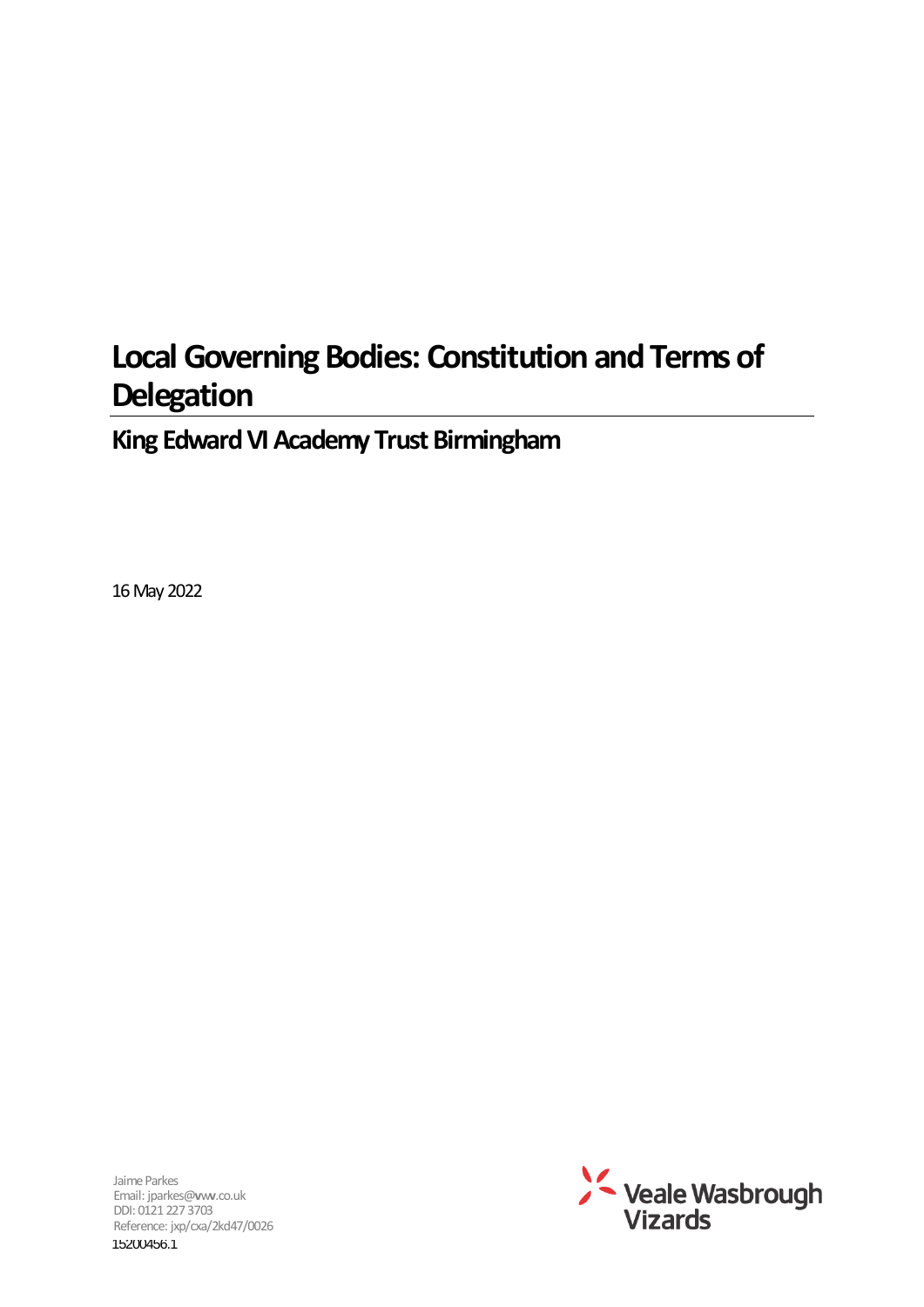## **Contents**

| 3  |                                                                   |    |
|----|-------------------------------------------------------------------|----|
| 4  |                                                                   |    |
| 5  | Appointment and particular responsibilities of Local Governors  4 |    |
| 6  |                                                                   |    |
|    |                                                                   |    |
| 8  |                                                                   |    |
| 9  |                                                                   |    |
| 10 |                                                                   |    |
| 11 |                                                                   |    |
| 12 |                                                                   |    |
| 13 |                                                                   | 10 |
| 14 |                                                                   |    |
|    |                                                                   |    |

## **Appendix**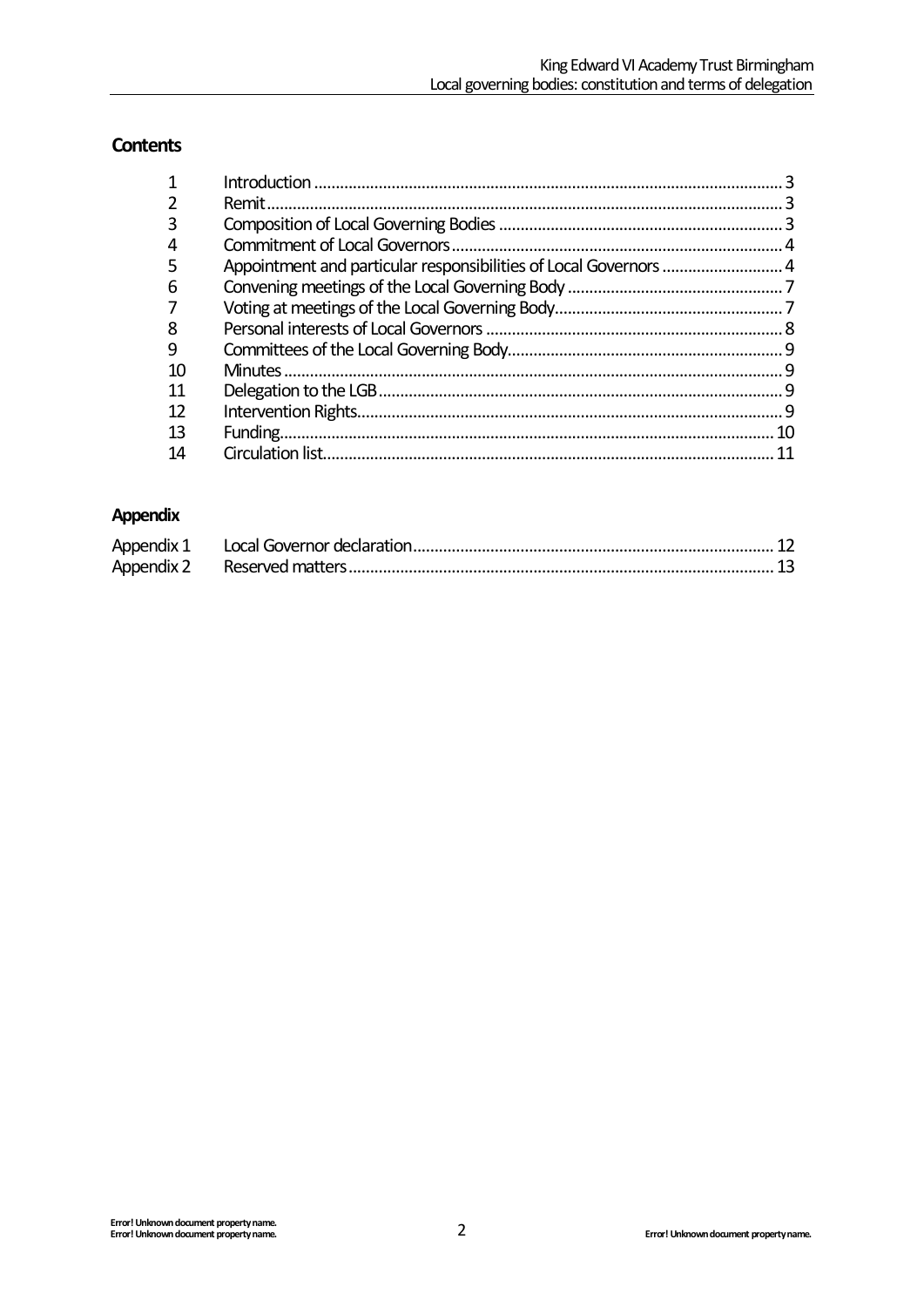## <span id="page-2-0"></span>1 **Introduction**

This constitution and terms of delegation has been made by the Trustees of King Edward VI Academy Trust Birmingham (**Academy Trust**) in respect of King Edward VI Aston School, King Edward VI Camp Hill School for Boys, King Edward VI Camp Hill School for Girls, King Edward VI Five Ways School, King Edward VI Handsworth School, King Edward VI Sheldon Heath Academy and any schools that join the Academy Trust in the future (collectively the **Academies** and separately the **Academy**).

This constitution and these terms of delegation may only be altered, added to or repealed by the Trustees at a meeting held in accordance with articles 111A, 119A and 120A of the Academy Trust's articles of association (the **Articles**).

This means that this Scheme can be altered, added to or repealed only where:

- each Trustee has been given twenty one clear days' written notice (to include the agenda) of the meeting at which the revision of the Scheme is to be considered;
- a quorum of 75% (rounded up) of the Trustees holding office and entitled to vote is present;
- the greater of nine or two-thirds (rounded up) of those Trustees present and voting approve the alteration; and
- a majority of the Members in office approve the decision of the Trustees.

## <span id="page-2-1"></span>2 **Remit**

Broadly, the role of a Local Governing Body (**LGB**) is to provide focussed governance for the Academy at a local level. It monitors the Academy's key performance indicators and acts as a critical friend to the Principal, providing challenge where appropriate. More particularly, the role of the LGB is set out in the Academy Trust's "Decision Making Matrix" (as defined in the Articles).

The LGBs carry out their functions in relation to their respective Academy on behalf of the Trustees and in accordance with policies determined by the Trustees. The act of delegation from the Trustees to the LGBs is a delegation of powers, and not a delegation or shedding of responsibilities, and is in accordance with the Decision Making Matrix adopted by the Trustees.

## <span id="page-2-2"></span>3 **Composition of Local Governing Bodies**

Each LGB comprises a minimum of ten and a maximum of eighteen members (**Local Governors**), including:

- the Principal of the Academy;
- seven members appointed by the Trustees;
- one parent or guardian of a pupil at the Academy (**Parent Local Governor**) elected by the parents or guardians in accordance with paragraph 5.4.1;
- up to three Parent Local Governors appointed by the Trustees in accordance with paragraph 5.4.2;
- at least one, and up to three, employees of the Academy elected by the employees at the Academy (**Staff Local Governors**); and
- up to four members appointed by the Local Governors(**Co-Opted Governors**).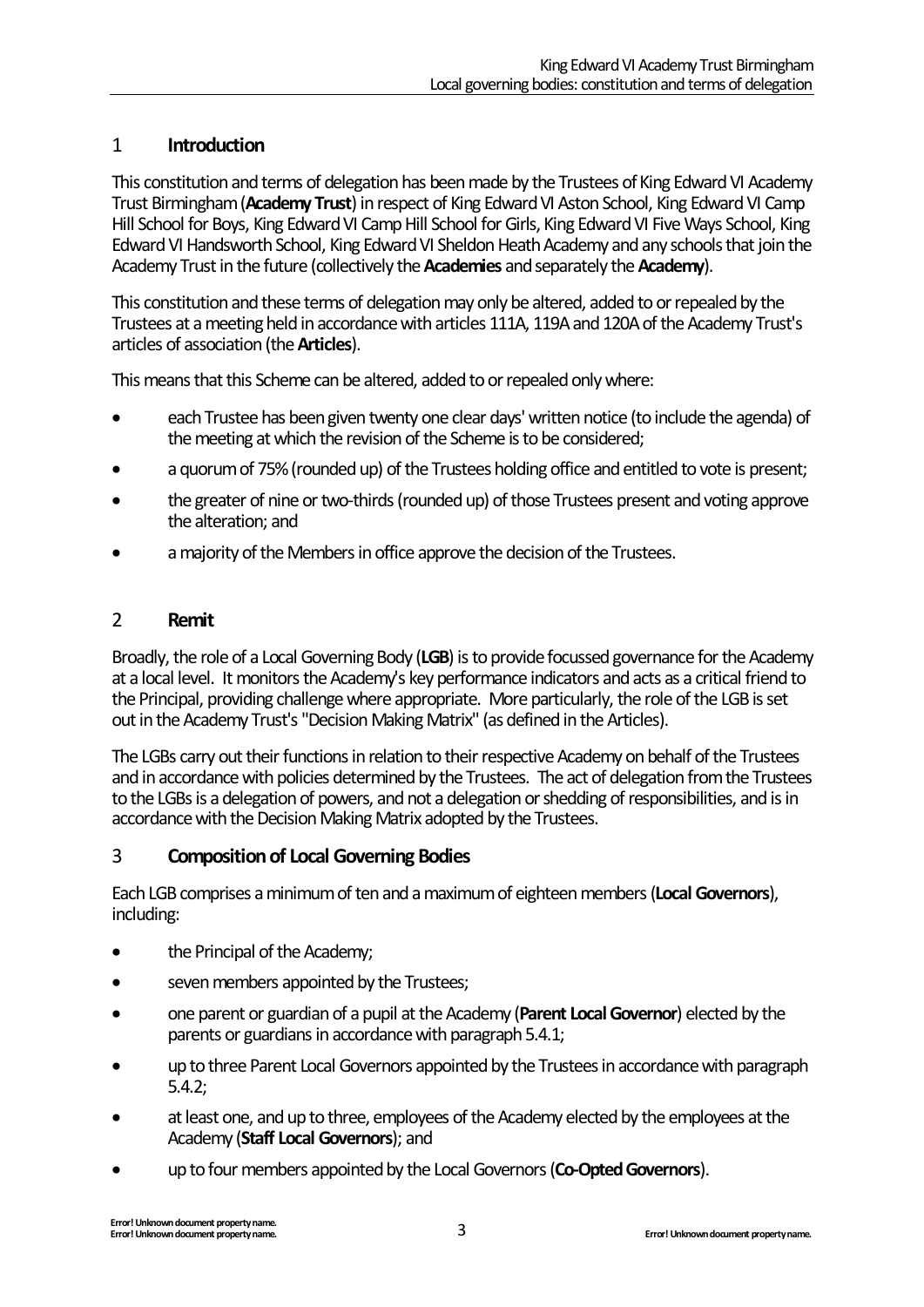Each LGB shall have a Chair and a Vice-Chair.

The length of service of all Local Governors and the Clerk to the LGB shall be four years. Subject to remaining eligible to be a Local Governor, any Local Governor may be reappointed or re-elected at the end of his or her term.

Those persons who were on the local governing board of any predecessor academy or on the governing board of any predecessor maintained school shall be deemed to have been appointed Local Governors at the date of transfer (or conversion as the case may be) for the purposes of these terms of delegation, but with any necessary reallocation of titles between the categories of governors being determined by the Chair of the LGB. Such persons shall be deemed to have been appointed subject to their existing terms of office.

Every person wishing to become a Local Governor will be required to sign a declaration of acceptance and of willingness to act as a Local Governor, in the form set out i[n Appendix 1](#page-11-0)or as prescribed by the Trustees from time to time, and shall make disclosures for the purposes of a criminal records check by the Disclosure and Barring Service.

#### <span id="page-3-0"></span>4 **Commitment of Local Governors**

Local Governors are asked to:

- prepare for and make an active contribution at meetings of the LGB;
- champion the Academy in the local community;
- familiarise themselves with the Academy's policies;
- visit the Academy both during school hours (with prior arrangement with the Principal) and for evening and weekend events to get to know the Academy and to be visible to the Academy community; and
- attend training sessions for Local Governors, where possible.

#### <span id="page-3-1"></span>5 **Appointment and particular responsibilities of Local Governors**

#### 5.1 **Chair**

The Chair is appointed by the LGB. The term of office of the Chair is one year, but the Chair is eligible for reappointment at the end of that term.

The Local Governors are entitled to remove the Chair from office at any time, although this would be without prejudice to the individual's position as a Local Governor.

The Chair will ordinarily meet with the Principal and the Clerk to the LGB before the start of the academic year to plan the work of the LGB for the year.

The responsibilities of the Chair include the following:

- to chair meetings of the LGB;
- to liaise with the Clerk as necessary in setting the agenda for meetings;
- to report to the Trustees in writing following each LGB meeting, if requested;
- to give an oral summary of the LGB's deliberations if requested at meetings of the Board of Trustees; and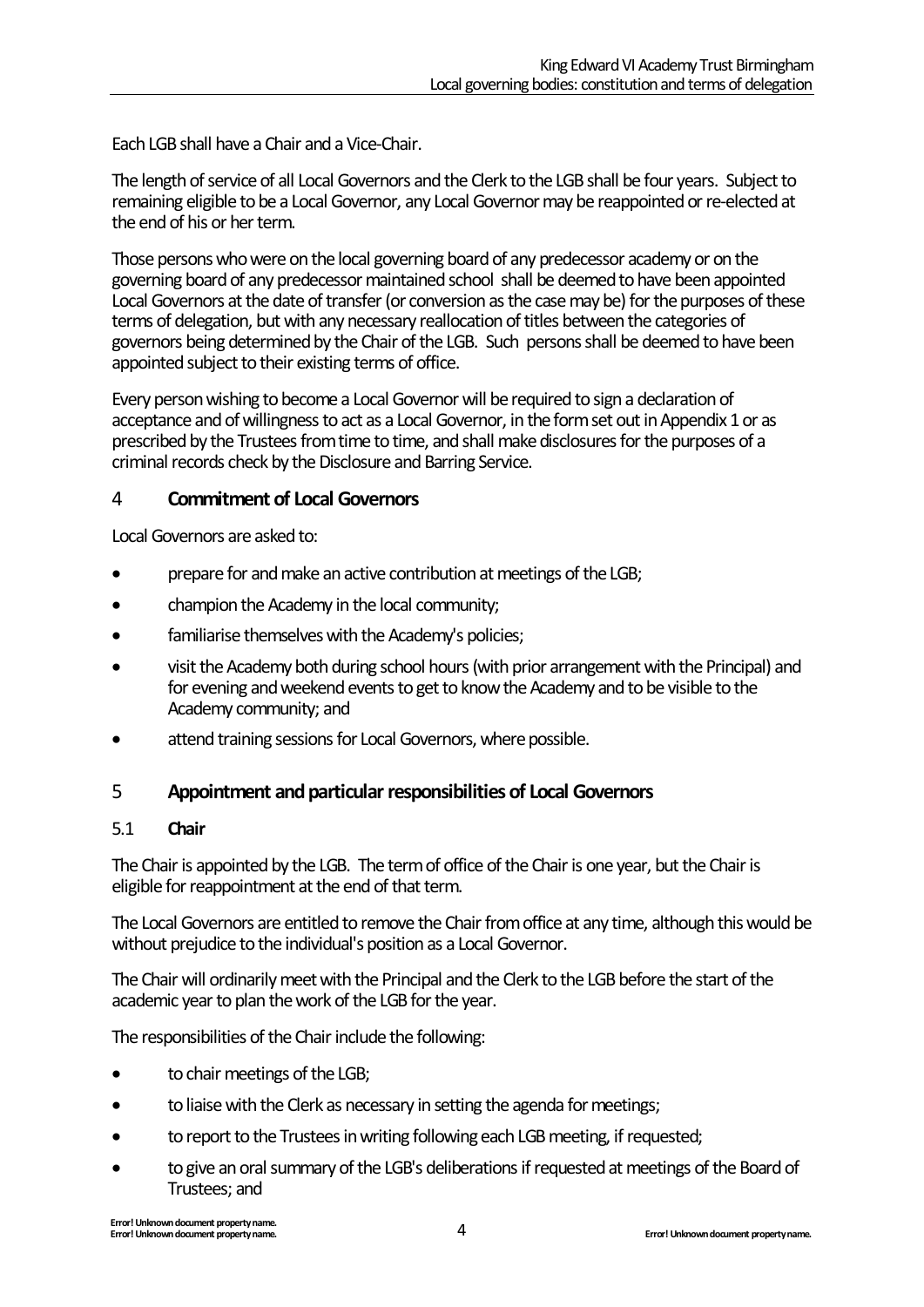to provide a direct link between the LGB and the Trustees.

In the event of a need to make genuinely urgent decisions between meetings on matters falling within the remit of the LGB, the Chair of Trustees, in consultation with the Chair of the LGB (or the Vice-Chair of the LGB in his or her absence), shall take appropriate action on behalf of the LGB. The decisions taken and the reasons for urgency shall be explained fully at the next meeting of the Board of Trustees and of the LGB.

#### 5.2 **Vice-Chair**

The Vice-Chair is appointed by the LGB. The term of office of the Vice-Chair is one year, but the Vice-Chair is eligible for reappointment at the end of that term.

The Local Governors are entitled to remove the Vice-Chair from office at any time, although this would be without prejudice to the individual's position as a Local Governor.

The responsibilities of the Vice-Chair include the following:

- to deputise for the Chair in his or her absence:
- to set the agenda for meetings of the LGB with the Chair, if requested; and
- to provide a link between the LGB and the Trustees.

In the absence of both the Chair and the Vice-Chair at a meeting, the LGB will elect a temporary Chair from among their number.

#### 5.3 **Staff Local Governors**

The Staff Local Governors shall be elected by the staff at the Academy.

The responsibilities of the Staff Local Governors are to reflect the interests and opinions of teaching and support staff at the Academy to the LGB.

#### 5.4 **Parent Local Governors**

A Parent Local Governor should be a parent of a registered pupil at the relevant Academy or where this is not reasonably practical, a person who is the parent of a child of compulsory school age.

The responsibilities of the Parent Local Governor are to reflect the interests and opinions of the Parent Body of the Academy to the LGB.

- 5.4.1 One Parent Local Governor for each LGB shall be elected in accordance with the process set out below:
- when a vacancy arises, the LGB will write to all parents of pupils at the Academy seeking nominees for the vacancy. Nominees will be asked to provide a short statement about why they are interested in being a Parent Local Governor and their background and experience that makes them suitable for the role
- in the event that the number of nominees equals the number of vacancies on the LGB, the LGB can choose to appoint any of those nominated
- if there are more nominees than places available, the LGB will write to all parents of pupils at the Academy asking them to vote for their preferred candidate for the vacancy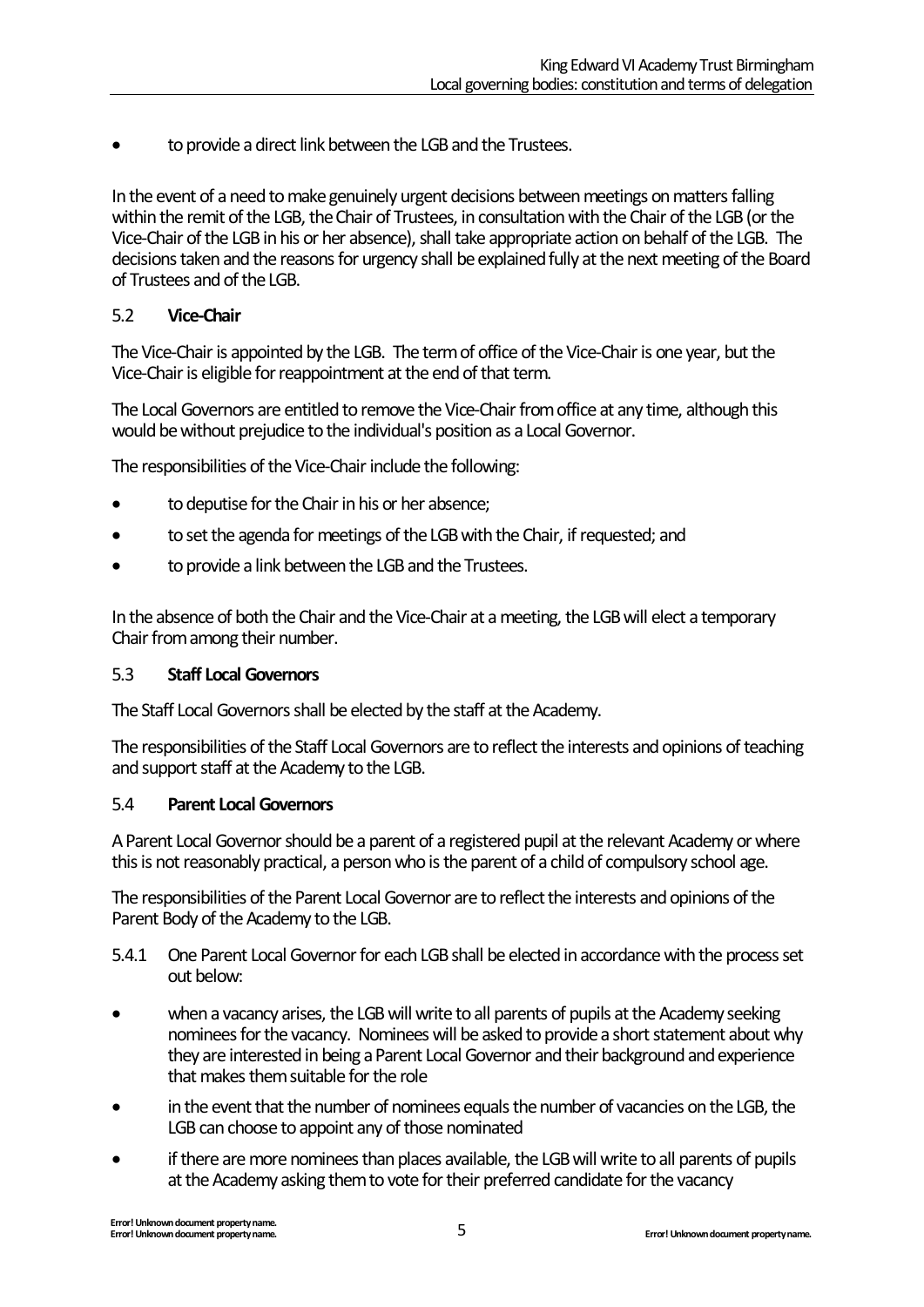- 5.4.2 Up to three Parent Local Governors shall be appointed in accordance with the process set out below:
- when a vacancy arises the Principal and Clerk will determine potential nominees whose names shall be put to the Trustees for appointment to the LGB
- in the event that no potential nominees are identified by the Principal and the Clerk and notified to the Trustees, an election may take place in accordance with paragraph 5.4.1 to fill any vacancies arising

#### 5.5 **Other responsibilities**

Each LGB shall appoint from among its members individuals with specific responsibilities which shall include:

- a Local Governor with responsibility for special educational needs;
- a Local Governor with responsibility for safeguarding; and
- a Local Governor with responsibility for health and safety.

## 5.6 **Clerk to the Local Governing Body**

The LGB shall appoint a Clerk to the LGB. The Clerk to the LGB may not be a Local Governor. In the absence of the Clerk, the LGB shall elect a replacement for the meeting.

The responsibilities/functions of the Clerk to the LGB are as follows:

- to set the agenda for meetings with the Principal and Chair
- convene meetings of the LGB including sending notices and papers of meetings;
- attend meetings of the LGB and ensure minutes are produced;
- maintain a register of members of the LGB including their terms of office and report any vacancies to the LGB;
- maintain a register of business interests of LGB members;
- maintain a register of policies and their review dates;
- maintain a schedule of annual activity of the LGB;
- maintain a register of Local Governors' attendance at meetings and report on nonattendance to the LGB;
- report to the LGB as required on the discharge of the Clerk's functions; and
- perform such other functions as shall be determined by the LGB from time to time.

#### 5.7 **Ceasing to be a Local Governor**

A Local Governor's term of office will be terminated if:

any event or circumstance occurs which would disqualify him or her from the office of Trustee under the Articles were he or she to hold such office;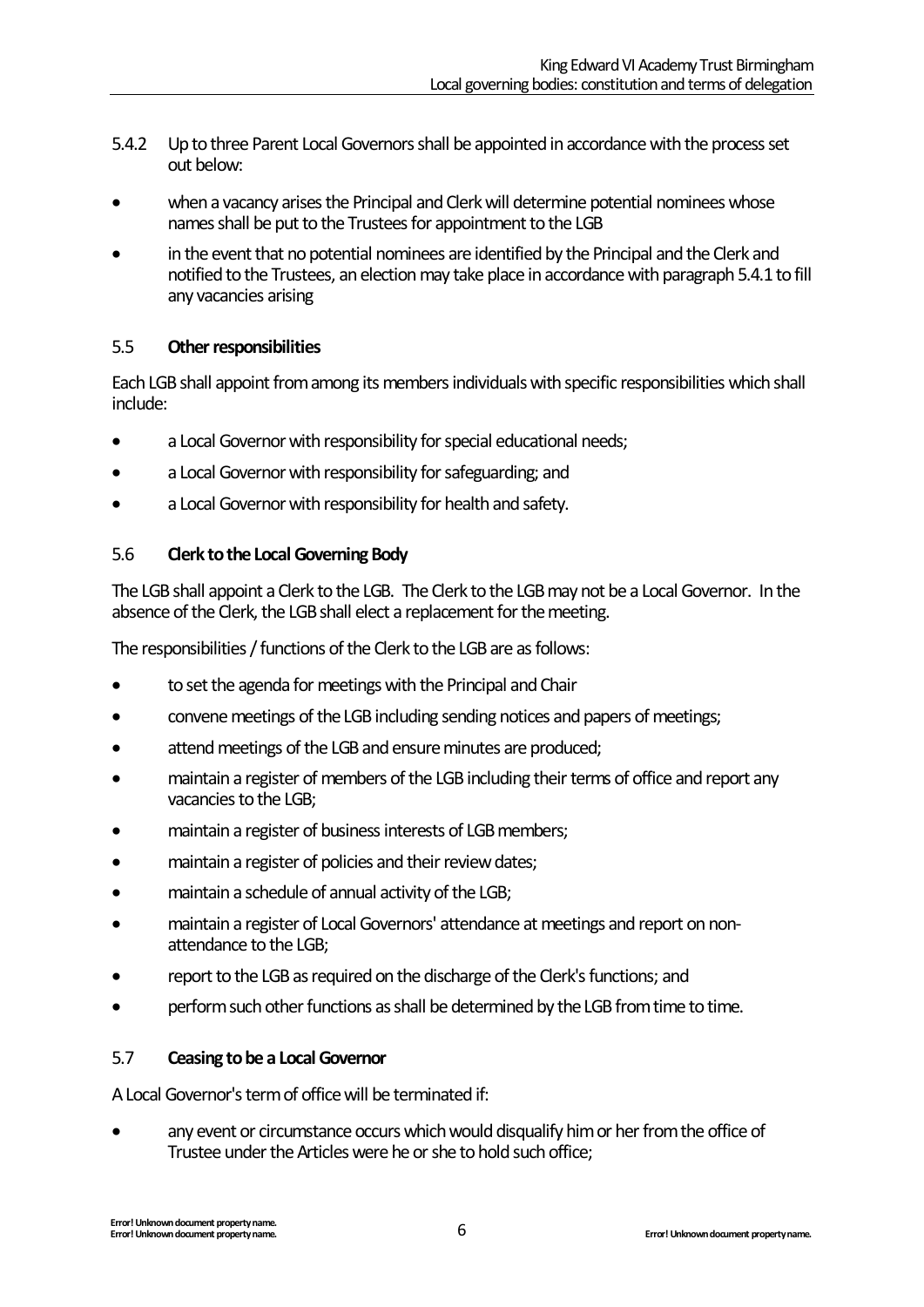- he or she has, without the consent of the LGB, failed to attend LGB meetings for a continuous period of six months, beginning with the date of the first such meeting he or she failed to attend and the Chair and the Vice Chair agree that the termof office should be terminated;
- he or she resigns from office by notice to the Academy Trust and the LGB;
- he or she is removed by the person or persons who appointed him. This does not apply in respect of a person who is serving as a Parent Local Governor;
- he or she is a Staff Local Governor who has ceased to be employed by the Academy Trust;
- he or she is a Staff Local Governor who continues to be employed by the Academy Trust but has ceased to work in the Academy for whom he/ she has been elected to the LGB; or
- he or she is removed by the Trustees in circumstances where they consider (acting reasonably) that it is in the best interests of the Academy Trust to remove the Local Governor.

## <span id="page-6-0"></span>6 **Convening meetings of the Local Governing Body**

Meetings of the LGB will be held in each term.

The Clerk to the LGB shall give written notice of each meeting and circulate an agenda and any reports or other papers to be considered at the meeting at least seven clear days in advance of each meeting. However, where the Chair determines there are matters demanding urgent consideration, it shall be sufficient if the written notice of the meeting states that fact and the notice, copy of the agenda and other papers are given within such shorter period as the Chair directs.

Any two Local Governors may call a meeting by giving written notice to the Clerk, which includes a summary of the business they wish to carry out. It shall be the duty of the Clerk to convene a meeting as soon as reasonably practicable.

With the approval of the Chair, the Local Governors may invite persons who are not Local Governors (such as a member of a committee, any employee, any pupil, any professional adviser and any experts of any kind) to attend the whole or part of any meeting for purposes connected with the meeting.

The convening of a meeting and the proceedings conducted at meetings shall not be invalidated by reason of any individual not having received written notice of the meeting or a copy of the agenda.

## <span id="page-6-1"></span>7 **Voting at meetings of the Local Governing Body**

The quorum for meetings of the LGB and for any vote on a matter at such meetings is one third of the total number of Local Governors in office at that time (rounded up to the nearest whole number).

A meeting shall be terminated if the number of Local Governors present ceases to constitute a quorum. Where a meeting is not held or is terminated before all the matters specified as items of business on the agenda for the meeting have been disposed of, a further meeting shall be convened by the Clerk as soon as is reasonably practicable, but in any event within seven days of the date on which the meeting was originally to be held or was so terminated.

Any Local Governor shall be able to participate in, and be counted as present at for the purposes of the quorum, meetings by telephone or video conference provided that: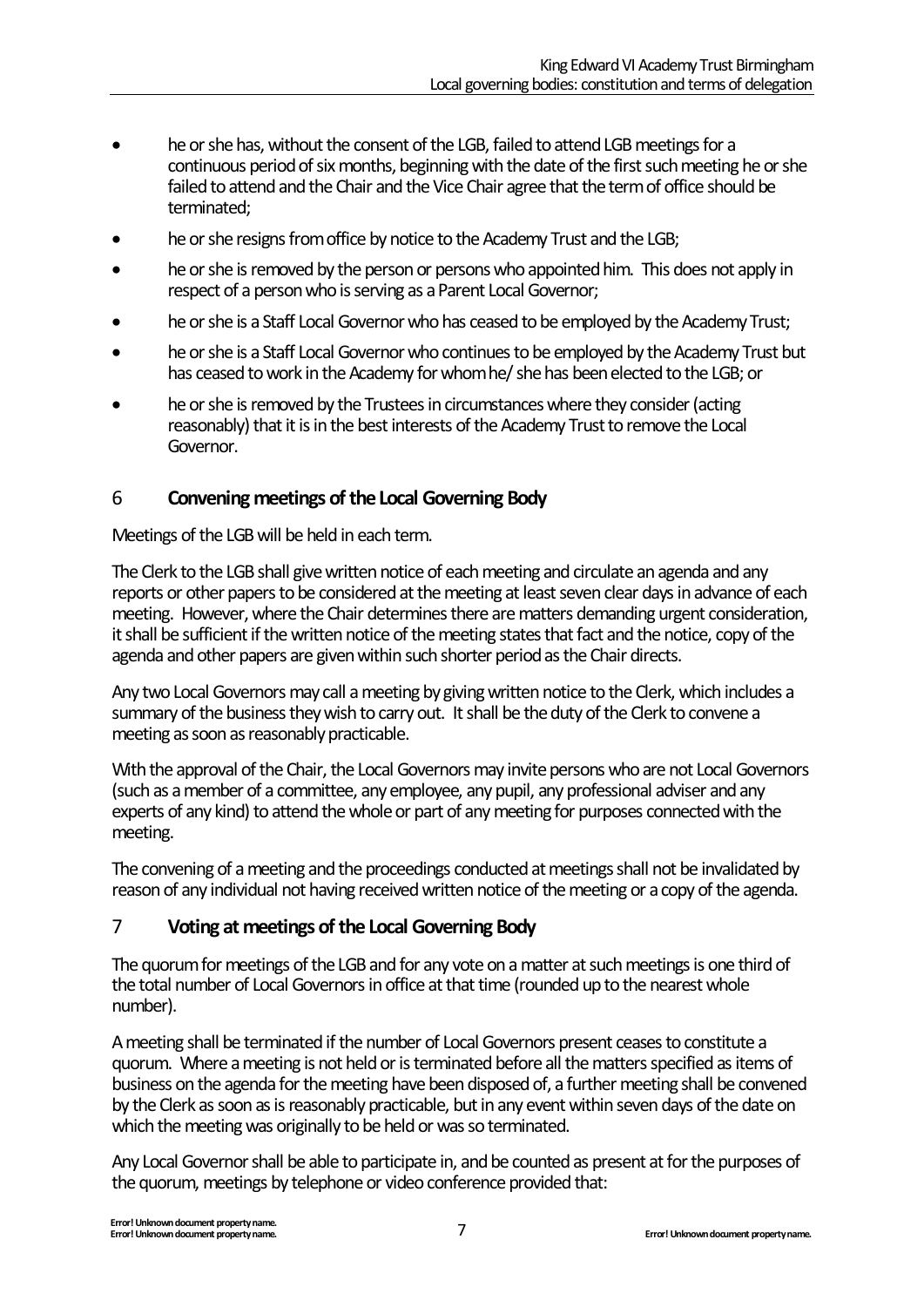- he has given notice of his intention to do so detailing the telephone number on which he can be reached and/ or appropriate details of the video conference suite from which he shall be taking part at the time of the meeting at least 48 hours before the meeting; and
- the LGB has access to the appropriate equipment;

and provided that, if after all reasonable efforts it does not prove possible for that Local Governor to participate by telephone or video conference, the meeting may still proceed with its business provided it is otherwise quorate.

Every question to be decided upon at a meeting of the LGBs shall be determined by a majority of the votes of Local Governors present and voting on the question. Votes tendered by proxy shall not be counted.

Where there is an equal division of votes, the Chair has a casting vote.

The Local Governors may act notwithstanding any vacancies, but, if the number of Local Governors is less than the number fixed as the quorum, the continuing Local Governors may act only for the purpose of filling vacancies.

A resolution in writing, signed by all Local Governors entitled to receive notice of a meeting shall be valid and effective as if it had been passed at a meeting duly convened and held. Such a resolution may consist of several documents in the same form, each signed by one or more Local Governors and may include an electronic communication by or on behalf of the LGB indicating his or her agreement to the form of resolution providing that the Local Governor has previously notified the LGB in writing of the email address or addresses which the Local Governor will use.

#### <span id="page-7-0"></span>8 **Personal interests of Local Governors**

Local Governors shall complete a register of their business interests, which shall be reviewed annually.

The income and property of the Academy must be applied solely towards the provision of the Objects as detailed in the Articles. The restrictions and procedures which apply to the Trustees in the Articles with regard to having a Personal Financial Interest shall also apply to the Local Governors.

Any Local Governor who has any duty or personal interest (including but not limited to any Personal Financial Interest) which conflicts or may conflict with his duties as a Local Governor shall:

- disclose that fact to the LGB as soon as he becomes aware of it;
- absent himself from any discussions of the LGB in which it is possible that a conflict will arise between his duty to act solely in the interests of the Academy and any duty or personal interest (including but not limited to any Personal Financial Interest) unless expressly invited to remain in order to provide information;
- not be counted in the quorum for that part of any meeting; and
- withdraw during the vote and have no vote on the matter.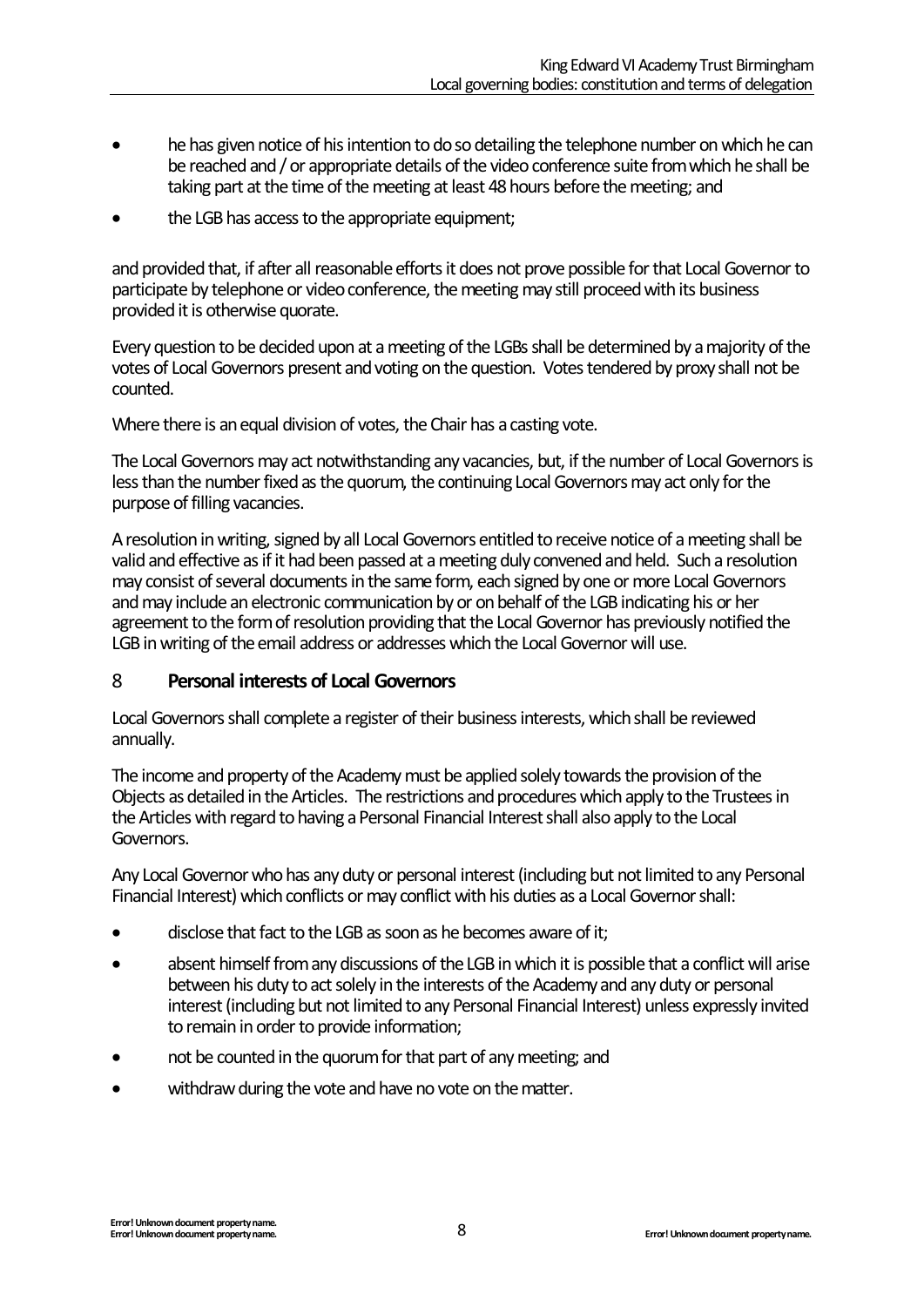## <span id="page-8-0"></span>9 **Committees of the Local Governing Body**

The LGB may, with the prior agreement of the Trustees, establish committees to carry out certain functions of the LGB. The LGB must determine the constitution, membership and terms of reference of any committee it decides to establish and review them annually.

The establishment of any committees other than temporary, ad hoc committees required to deal with specific issues, must be agreed in advance with the Trustees, unless such committees are required urgently, in which event the Chair can authorise the establishment of the committee and report subsequently to the Trustees.

## <span id="page-8-1"></span>10 **Minutes**

Attendance at each LGB meeting, issues discussed and recommendations for decisions shall be recorded and the minutes signed by the Chair at the next meeting of the LGB. The written record (once approved by the Chair of the relevant LGB meeting) shall be forwarded by the Clerk to the LGB to the Clerk to the Trustees as soon as is reasonably practicable.

## <span id="page-8-2"></span>11 **Delegation to the LGB**

The LGB shall have the roles set out in the Decision Making Matrix and any other role that the Trustees agree shall be carried out by the LGB and that is communicated in writing to the Chair of the LGB.

For the avoidance of any doubt, Appendix 2 contains a list of reserved matters which are matters for consideration and determination by the Members and Board of Trustees and are not issues for determination by the Local Governors.

## <span id="page-8-3"></span>12 **Intervention Rights**

#### **Intervention in times of concern**

The Board of Trustees remains ultimately responsible for the Academy Trust and the conduct of the Academies. The operation of the various elements of governance outlined in this Scheme and the Decision Making Matrix are crucial to its success. However, there will be circumstances (more the exception than the norm) where the Board of Trustees might need to intervene and, for example, withdraw delegated authority for a particular element of governance.

In such circumstances, the Board of Trustees, along with the Foundation Office Senior Leadership Team(which includes the Executive Director), would work closely with any Academy or Academies concerned and those involved in their governance who would be expected to promptly implement any advice or recommendations made by the Board of Trustees and the Foundation Office Senior Leadership Team.

The Board of Trustees reserves the right to review or remove any power or responsibility which it has delegated, in particular, in circumstances where serious concerns in the running of an Academy or Academies are identified (either internally within the Academy Trust or by a third party), including where:

- there are concerns about financial matters;
- insufficient progress is being made against educational targets (including where intervention by the Secretary of State is being considered or carried out);
- there has been a breakdown in the way the Academy is managed or governed;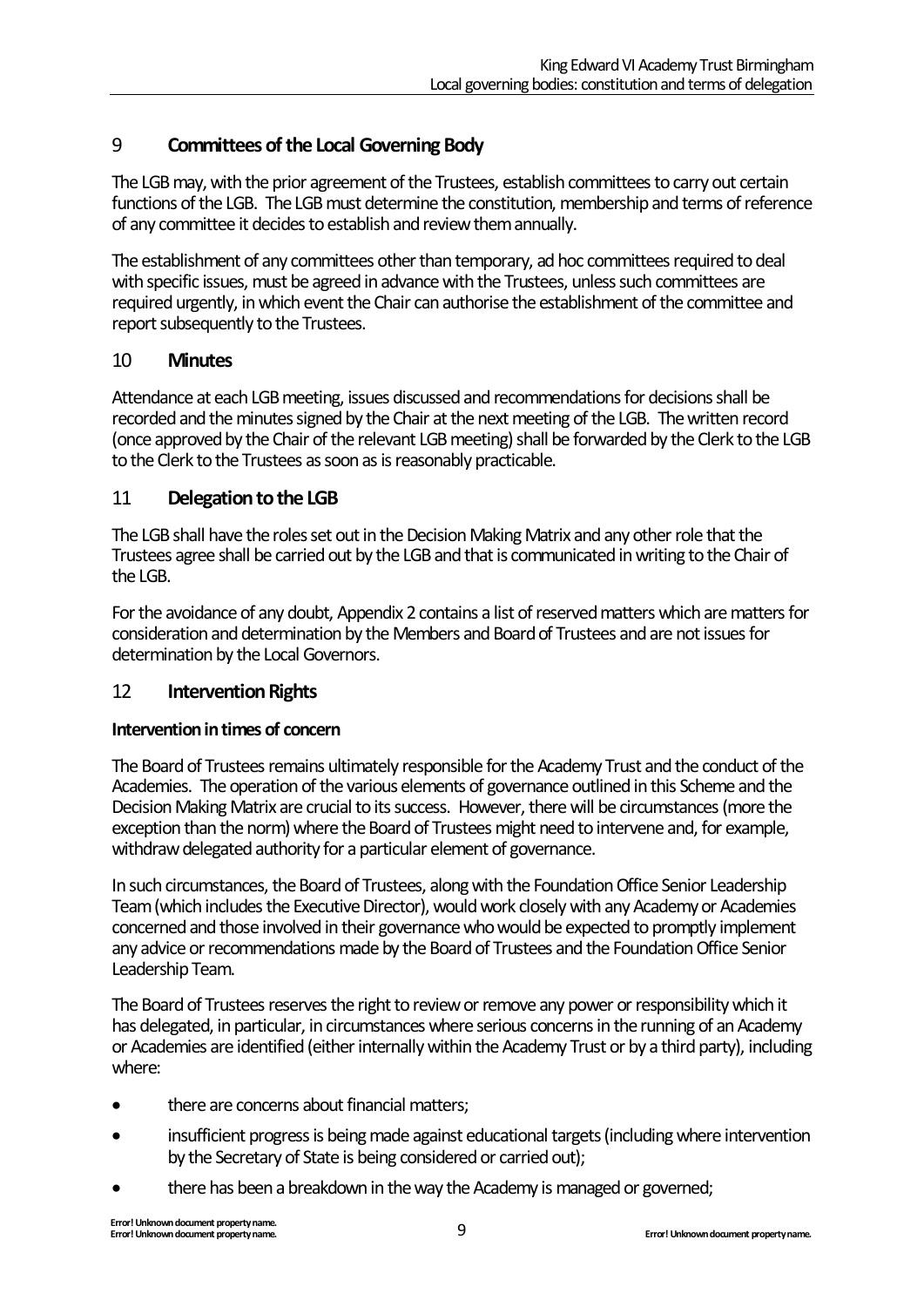- the safety of pupils or staff is threatened, including a breakdown of discipline; or
- the Board of Trustees considers such removal of power or responsibility appropriate in all of the circumstances.

The intervention rights may only be exercised by the Trustees at a meeting held in accordance with articles 111A, 111B, 119A and 120A of the Academy Trust's Articles. This means that the intervention rights can be exercised only where:

- each Trustee has been given twenty one clear days' written notice (to include the agenda) of the meeting at which the exercise of the intervention rights is to be considered;
- a quorum of 75% (rounded up) of the Trustees holding office and entitled to vote is present;
- the greater of nine or two-thirds (rounded up) of those Trustees present and voting approve the exercise of the intervention rights; and
- a majority of the Members in office approve the decision of the Trustees.

In accordance with Article 111B, if the Chair or the Deputy Chair in his absence determines on the ground that the exercise of the intervention rights required urgent consideration, it shall be sufficient if the written notice and the copy of the agenda are given within such shorter period as he shall direct.

#### <span id="page-9-0"></span>13 **Funding**

#### **The delegated budget**

Within a multi academy trust, the trustees are entitled to determine that a proportion of the budget of each academy is held centrally (often known as'top-slicing') for the following reasons:

- to be allocated to the provision of central services received by the academies;
- in pursuance of the trust's reserve policy; and/ or

as otherwise may be determined by the trustees acting reasonably and in the best interests of the trust and the academies within it.

The Foundation Office Senior Leadership Team will arrange for the provision of services to the Academy Trust in respect of the Academies in accordance with the provision of services agreement (the **PSA**) which will cover the following areas:

- Accounting Officer function
- Strategic and Educational Support
- Finance
- HR and Payroll
- Admissions
- Insurance
- Capital Bids
- Contract Management
- Governance and Governing Body support
- Company Secretarial Support
- Risk Management
- Internal Audit
- Marketing and Communications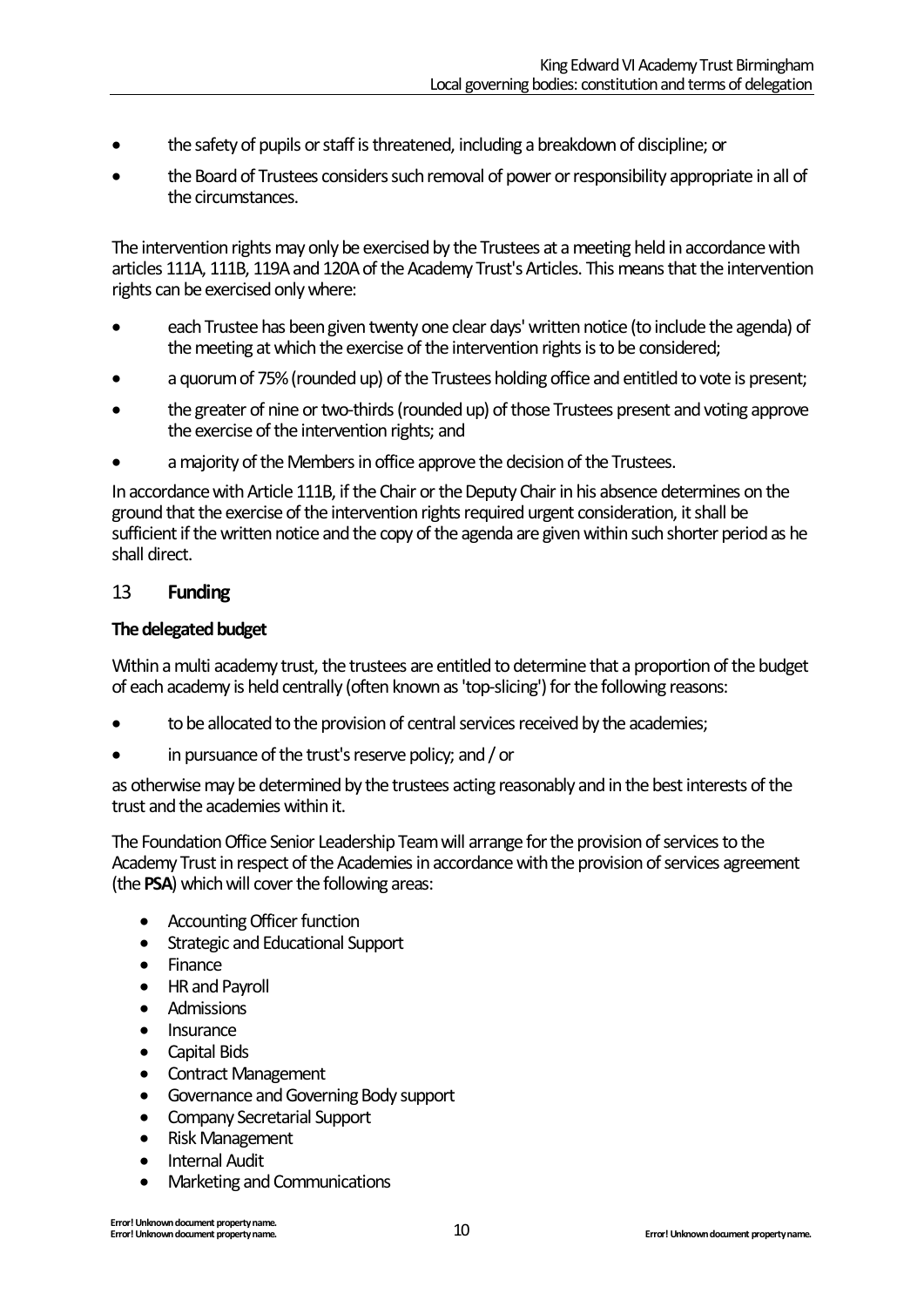• Widening Access

The PSAwill be reviewed annually by the executive group (comprising the Principals, the Foundation Office Senior Leadership Team(including the Executive Director)) and the Board.

Transitional arrangements for new joiners will be determined on a case by case basis.

## <span id="page-10-0"></span>14 **Circulation list**

This constitution and these terms of reference shall be circulated to Trustees of the Academy Trust, all Local Governors, the Clerk to the LGB, the Executive Director, the Foundation Office Senior Leadership Team and others at the discretion of the Chair of the Trustees of the Academy Trust or the Chair of an LGB. This constitution and these terms of reference were approved and adopted by a resolution of the Trustees of the Academy Trust passed at a meeting held on 17 July 2017 and take effect from 1 September 2017.

**Date of next review: September 2023**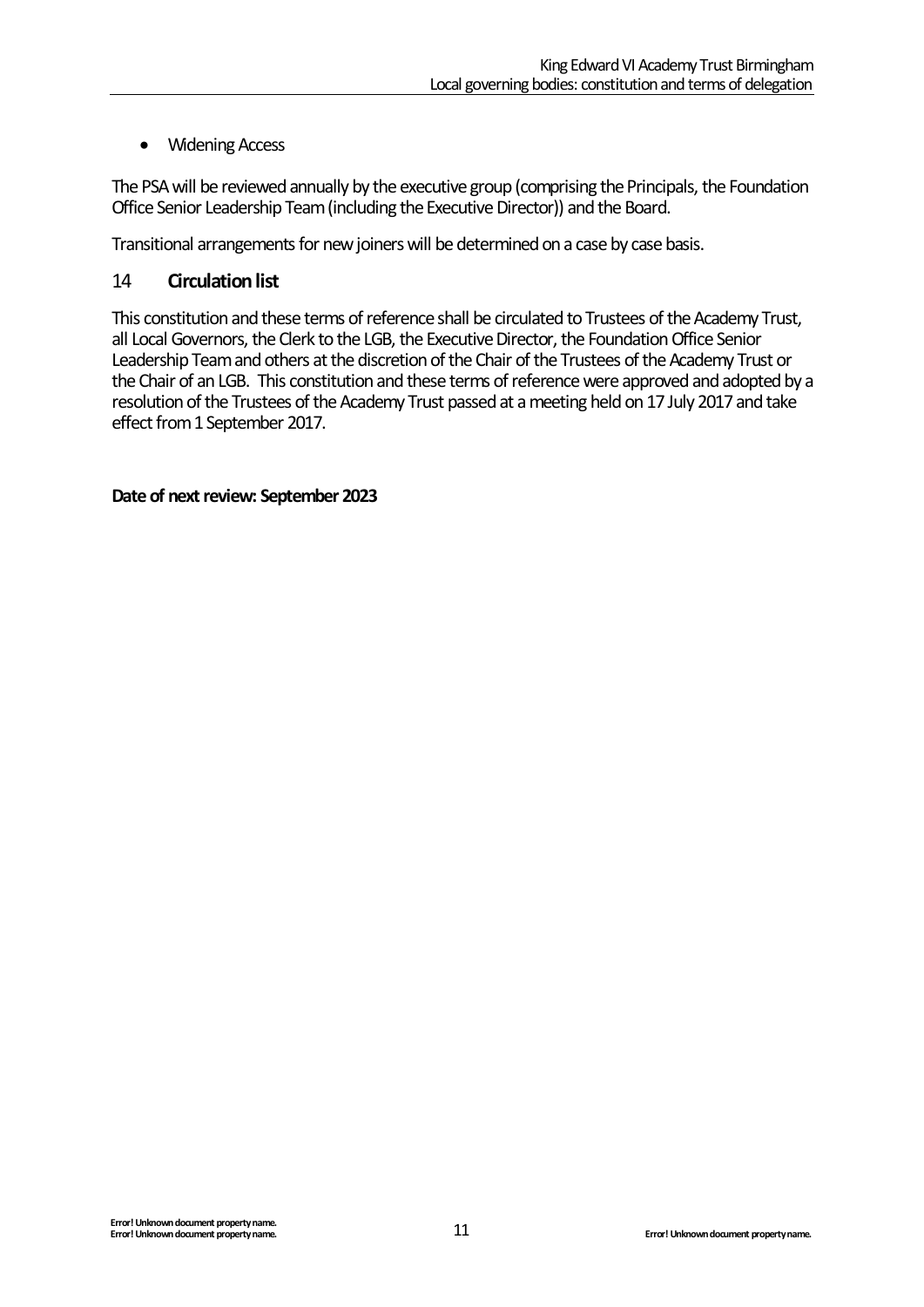## <span id="page-11-0"></span>**Appendix 1 Local Governor declaration**

The Trustees King Edward VI Academy Trust Birmingham Foundation Office Edgbaston Park Road Birmingham B15 2UD

[• 00 month year]

Dear Sirs

King Edward VI Academy Trust Birmingham(**Academy Trust**) - appointment as a Local Governor[at [Academy]]

I confirm that I wish to be a Local Governor in respect of the King Edward VI Academy Trust Birmingham in accordance with the 'Local Governing Bodies: Constitution and Terms of Delegation' prescribed by the Trustees of the Academy Trust from time to time in accordance with the Articles of Association.

I confirm that I am not disqualified from becoming a Local Governor by reason of any provision in the 'Local Governing Bodies: Constitution and Terms of Delegation' (and by extension the Articles of Association of the Academy Trust).

I also confirm that I understand that I must disclose any personal interest I may have in any matter to be discussed at a meeting of the Local Governors in accordance with paragraph 8 of the 'Local Governing Bodies: Constitution and Terms of Delegation' (or as prescribed by the Trustees of the Academy Trust from time to time in accordance with the Articles).

Yours faithfully

Signed ..................................................................

Name ..................................................................

Date ..................................................................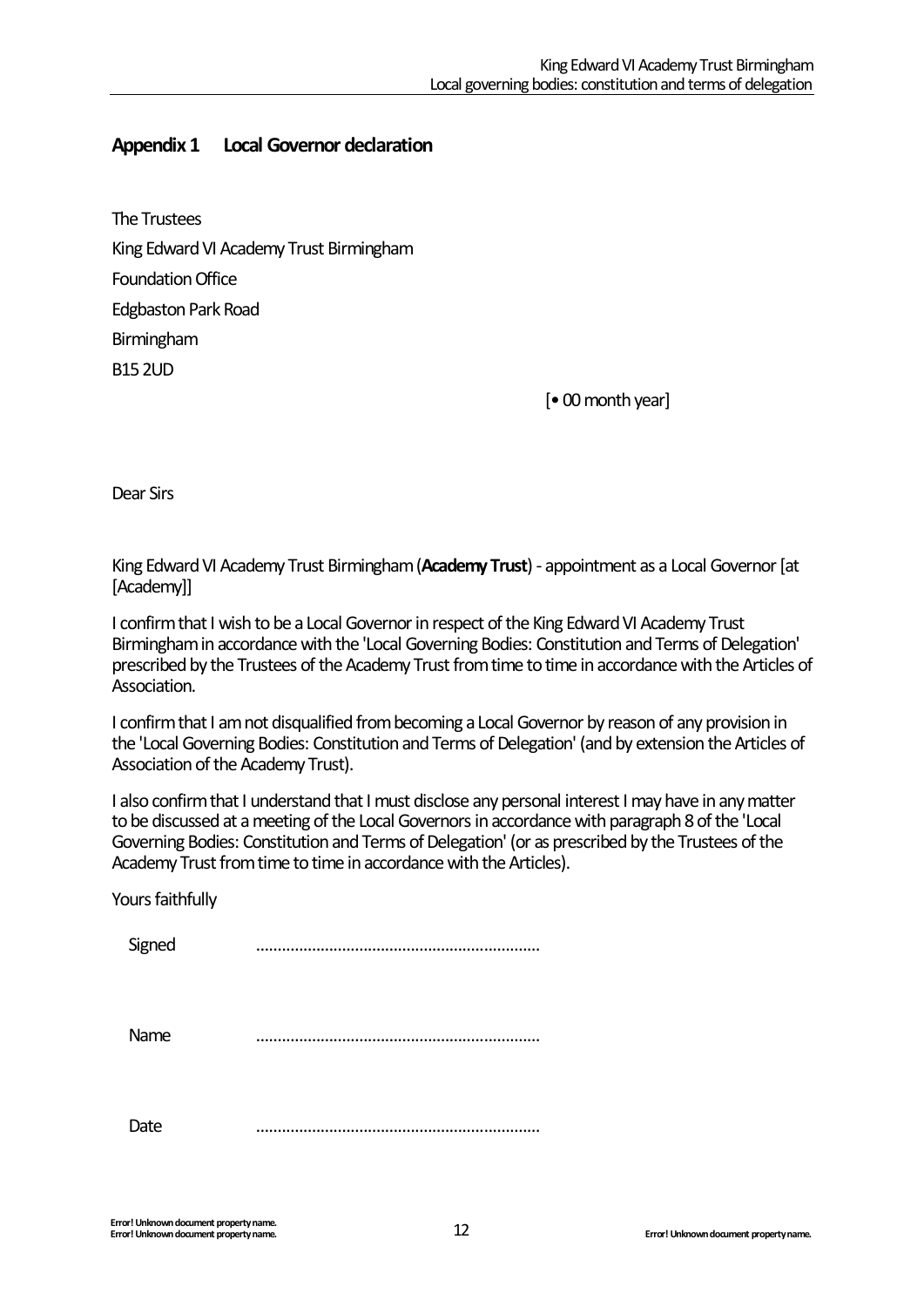## <span id="page-12-0"></span>**Appendix 2 Reserved matters**

The Reserved Matters are:

## **Members** (subject to such other consents/ requirements as might be required by law or the Funding Agreement) 1 To change the name of the Academy Trust

- 2 To change the Objects (which would require Charity Commission and Secretary of State consent in any event)
- 3 To change the structure of the Board of Trustees
- 4 To amend the Articles of Association
- 5 To amend this Scheme (subject to complying with the Articles of Association)
- 6 To pass a resolution to wind up an Academy or the Academy Trust
- 7 To appoint the auditors ordinarily on the recommendation of the Trustees (save to the extent that the Trustees may make a casual appointment)

#### **Trustees**

(subject to such other consents/ requirements as might be required by law or the Funding Agreement)

- 8 To change the name of the Academies
- 9 To determine the educational character, mission or ethos of the Academy Trust
- 10 To adopt or alter the constitution and terms of reference of any committee of the Board of Trustees(subject to complying with the Articles of Association)
- 11 To terminate a supplemental funding agreement for an Academy
- 12 To establish a trading company
- 13 To sell, purchase, mortgage or charge any land in which the Academy Trust has a proprietary interest which for the avoidance of doubt excludes any land in which the Academy Trust has a contractual interest only (e.g. a licence to occupy)
- 14 To approve the annual estimates of income and expenditure (budgets) and major projects
- 15 To appoint investment advisors
- 16 To sign off the annual accounts
- 17 To appoint or dismiss the Principals, the Company Secretary or the Clerk to the Trustees
- 18 To settle the division of executive responsibilities between the Trustees on the one hand and Executive Director, the Principals and the Chief FinancialOfficer on the other hand, and to settle the division of executive responsibilities between those individuals